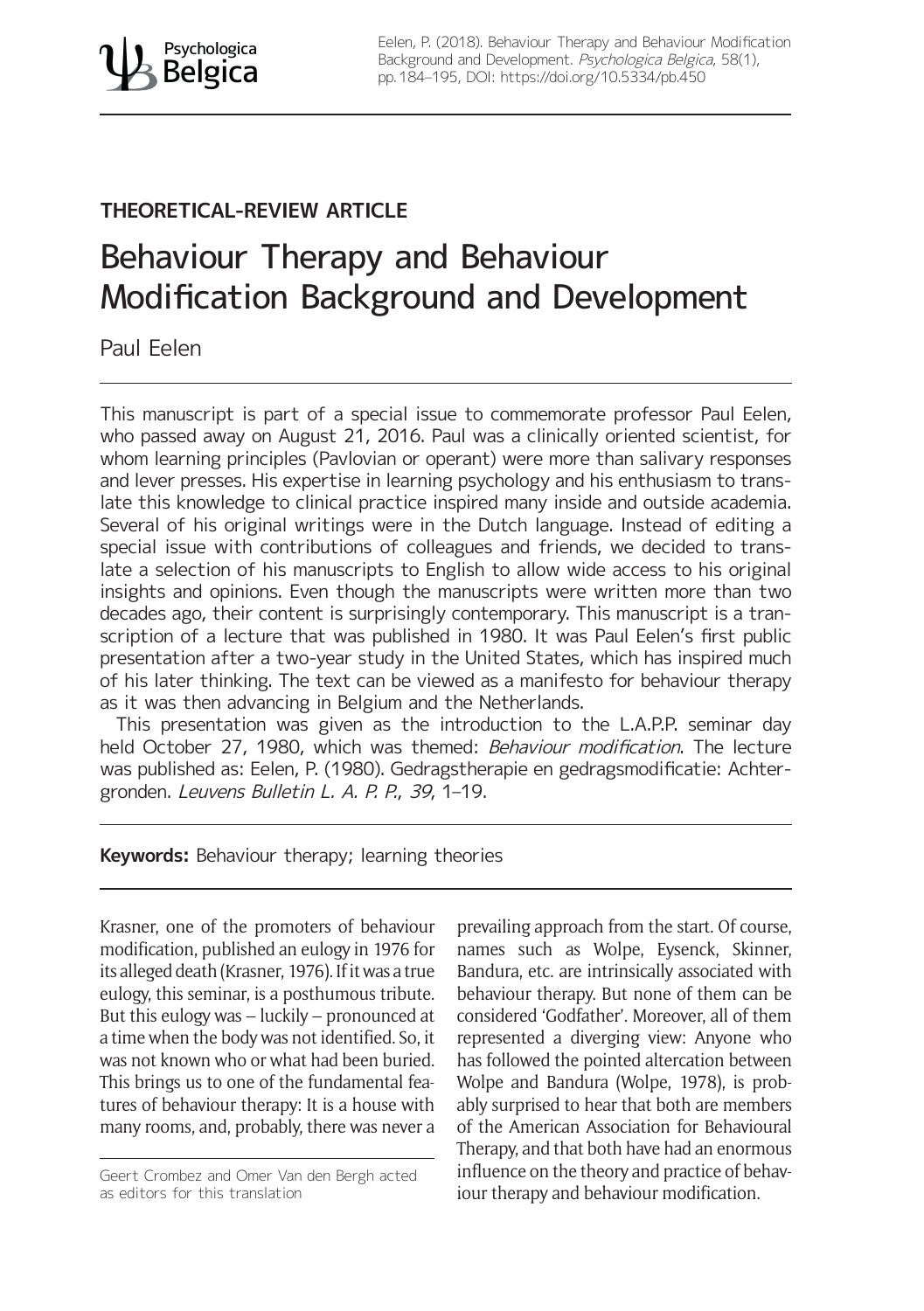Before continuing the introduction to this seminar, it is useful to reflect on the distinction between behaviour therapy and behaviour modification. Both terms are often interchangeably used. Yet some distinguish between both terms, albeit not always for the same reasons. Behaviour therapy is sometimes considered a part of behaviour modification. The distinction is then based on a difference in population. Behaviour therapy involves the treatment of patients, as is the case in psychotherapy, whereas behaviour modification can also be used outside therapy. For other authors, the distinction can be traced back to a difference in theoretical foundation. Behaviour therapy is then relatively more informed by the Pavlovian learning paradigm, whereas behaviour modification is more associated with the operant learning paradigm, in particular the Skinnerian school of learning. This distinction probably makes sense because Skinner and his followers do have a unique methodology. Nevertheless, in this presentation both terms will be used synonymously as most handbooks do. Moreover, let us not forget that Skinner was one of the first to use the term 'behaviour therapy'.

Evidently, an introduction to a theme necessitates selection. After a general contextualisation of behaviour therapy, I will limit myself to a few comments on the primary characteristics of this approach. It will not be possible to explore the various applications that have emerged from this approach, which vary from addressing pollution problems to the treatment of patients with psychosis. The practice of behaviour modification will only be briefly discussed. The afternoon sessions will offer ample time and space to explore these aspects.

# **Attempt to develop an acceptable definition or description**

When behaviour therapy originated – some 25 years ago – its identity was formed by opposing the conventional psychotherapeutic practices, which were dominated by the psychoanalytic model. The breakthrough of behaviour therapy was undoubtedly fostered by the discomfort with the psycho-analytical paradigm: both in terms of its theoretic underpinnings and its clinical efficiency.

As regards clinical efficiency, Eysenck's famous article in 1952 '*The effects of psychotherapy*' was a clear blow below the belt. With data that were  $-$  at first glance  $-$  indisputable, he demonstrated that traditional psychotherapy – whatever it means – had null effects. To be more precise, he provided evidence that neurotic patients fare just as well with as without therapy. What is striking when rereading this article today, is its rather moderate tone (especially for someone like Eysenck). Still, in the eyes of Bergin (1971), this article marked the beginning of 'two decades of vitriol'. Not surprisingly, it prompted a series of emotional reactions. Nobody likes to see evidence that what they do, has no effect. In 1966 – 14 years after his first article – Eysenck still backed the same conclusion. In the meantime, he had further fuelled the polemics by demonstrating that behaviour therapy did have effects. When Bergin wrote a paper on the 'The evaluation of therapeutic outcomes' in 1971, he had probably hoped that his paper would only be of historical importance, and would provide a glance from a distance on the polemics that Eysenck had created. At the same time, he demonstrated the complexity of outcome research –also using data. A similar conclusion was reached in behaviour therapy. The well elaborated book of Kazdin and Wilson (1978) is just one example. Nevertheless, Eysenck did not change his opinion. Only a year ago, he confirmed that nothing in the literature provided evidence to reject his null-hypothesis (Eysenck, 1978). The polemic will probably never end, at least not for Eysenck. What is clear today is that the original triumphalism  $-$  "the behaviour therapy is the only truly effective and efficient form of therapy" – is only endorsed by few. It is, however, undoubtedly the case that treatment goals are more articulated in behaviour therapy. When the 'outcome' question is formulated in terms of the achievement of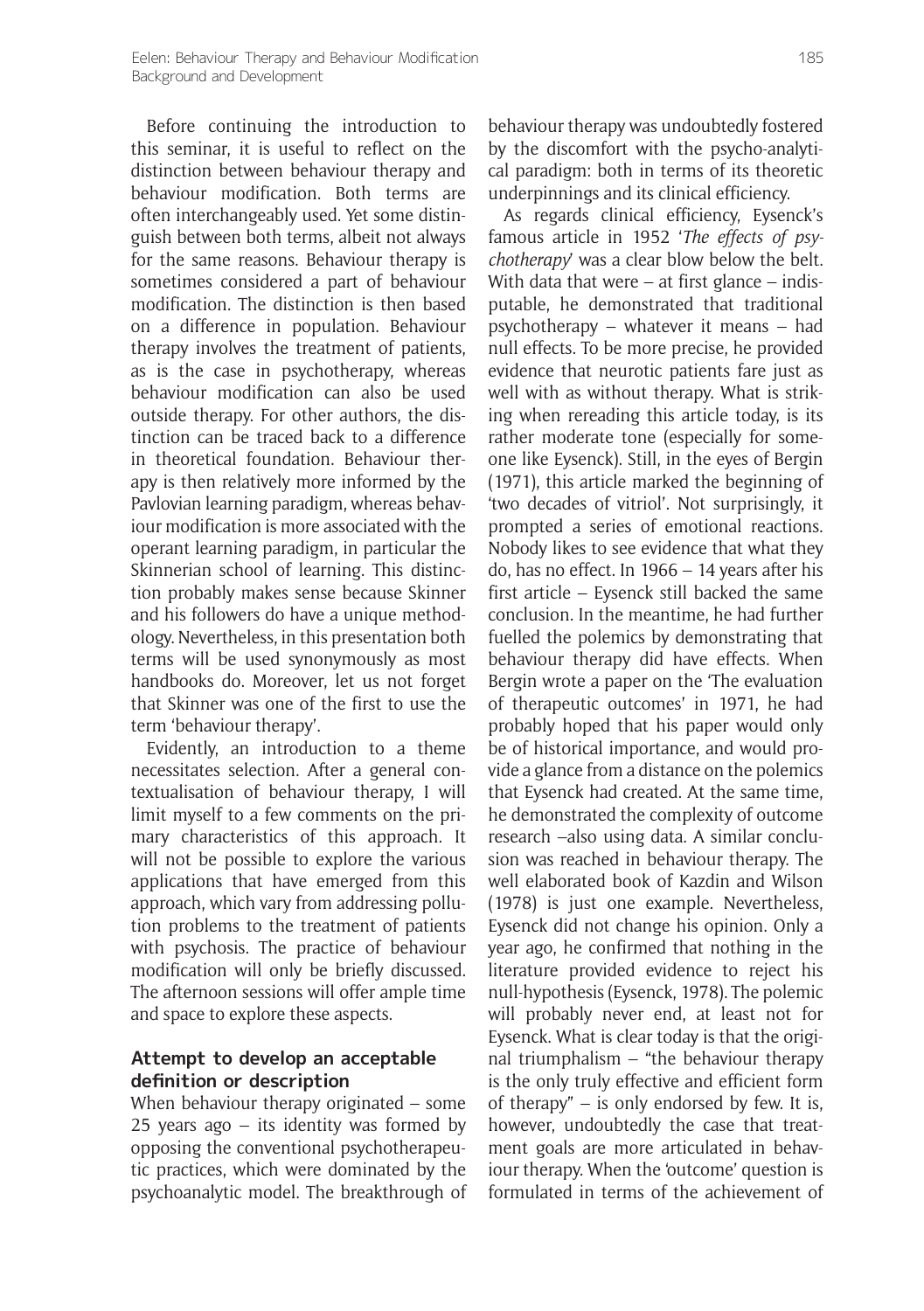treatment goals, extensive literature reveals that behaviour therapy is not doing a bad job. However, it remains to be debated what treatment goals exactly are.

As regards the theoretical underpinnings, it was almost standard practice in this early phase to situate and define behaviour therapy by contrasting it with other approaches, with psycho-analysis first and foremost. Usually Eysenck's schematic overview (1959) was used to shed light on the differences between both approaches, in which he advanced a pronounced preference for behaviour therapy. However, it is seldom asked what the heuristic value of such comparisons is. These comparisons lack any persuasive power. For me personally, they bring to mind the introductory works to philosophical schools, where for example, Hegel's system is criticized in a few paragraphs leading one to conclude that Hegel was a 'minor habens'. Freud once claimed that his theory could only be evaluated by those who were initiated in it. This, of course, provided extra ammunition to his opponents. But his statement probably contains some truth. Some behaviour therapists have used the same argument.

The almost dogmatic aversion to anything that might be associated with the conceptual framework of psychoanalysis manifested itself in many ways. For example, Dollard and Miller's (1950) 'Personality and Psychotherapy' work, which was a monumental attempt at integrating learning psychology and psychoanalysis, never became popular. It was not taken seriously by psychoanalysts because it was almost an insult to extrapolate findings from rats to humans. Just imagine a rat with an Oedipus complex! It was equally inacceptable to behaviour therapists because it appeared too much as a translation of psychoanalytic concepts into learning terms, and because it had little to bear on psychotherapeutic practice. It mainly offered a new vocabulary but did not inspire novel intervention methods. Even more so than with Dollard & Miller, the aversion was exemplified in the depreciation for Masserman's work (1943) on experimental neurosis in cats. His experiments directly inspired Wolpe (Wolpe, 1958), whose experiments – by the way – were of a far lower standard in terms of methodology and data analyses. Unfortunately, Masserman had used a vocabulary that was strongly informed by psychoanalysis. His focus was on the notion of 'conflict', operationalised in terms of aversive stimulation contingently following approach behaviour for food. In his experiments, Wolpe wanted to demonstrate that so-called neurotic reaction patterns can develop independently from any conflict, but simply by confronting the animal with a series of aversive stimuli (i.e. electric shock). This proved to be the case. However, Wolpe merely demonstrated that conflict is not a necessary condition. Hence, this finding does not rule out the possibility that conflict is a sufficient condition for the establishment of so-called neurosis. It is striking that the notion of 'conflict' is again used in recent behaviour therapy literature. Finally, I give one last example to illustrate the antipsychoanalytic reflex in this early period. In implosive therapy, introduced by Stampfl and Levis (1967), the patient is 'bombarded' with the core features of his fear. Stampfl was a psychiatrist with psychoanalytic training, and Levis had been a student of Spence. A 'happy marriage' at first sight (Levis, 1970). Lewis searched and found a fairly adequate experimental paradigm, but his view was hardly noticed in behaviour therapy because it relied too strongly on Freudian concepts.

All these anti-reactions probably may have been justified in the beginning: Others had to be persuaded of one's merits. But, by now, the contribution of behaviour therapy is sufficiently established. Behaviour therapy is now expected to define itself in positive terms ('What it is') rather than in negative terms ('What it is not'). Wolpe (1976) believed that the following definition was correct: Behaviour therapy is the whole body of "treatment methods derived from experimentally established principles and paradigms of learning (and related principles)". Those who do not concur with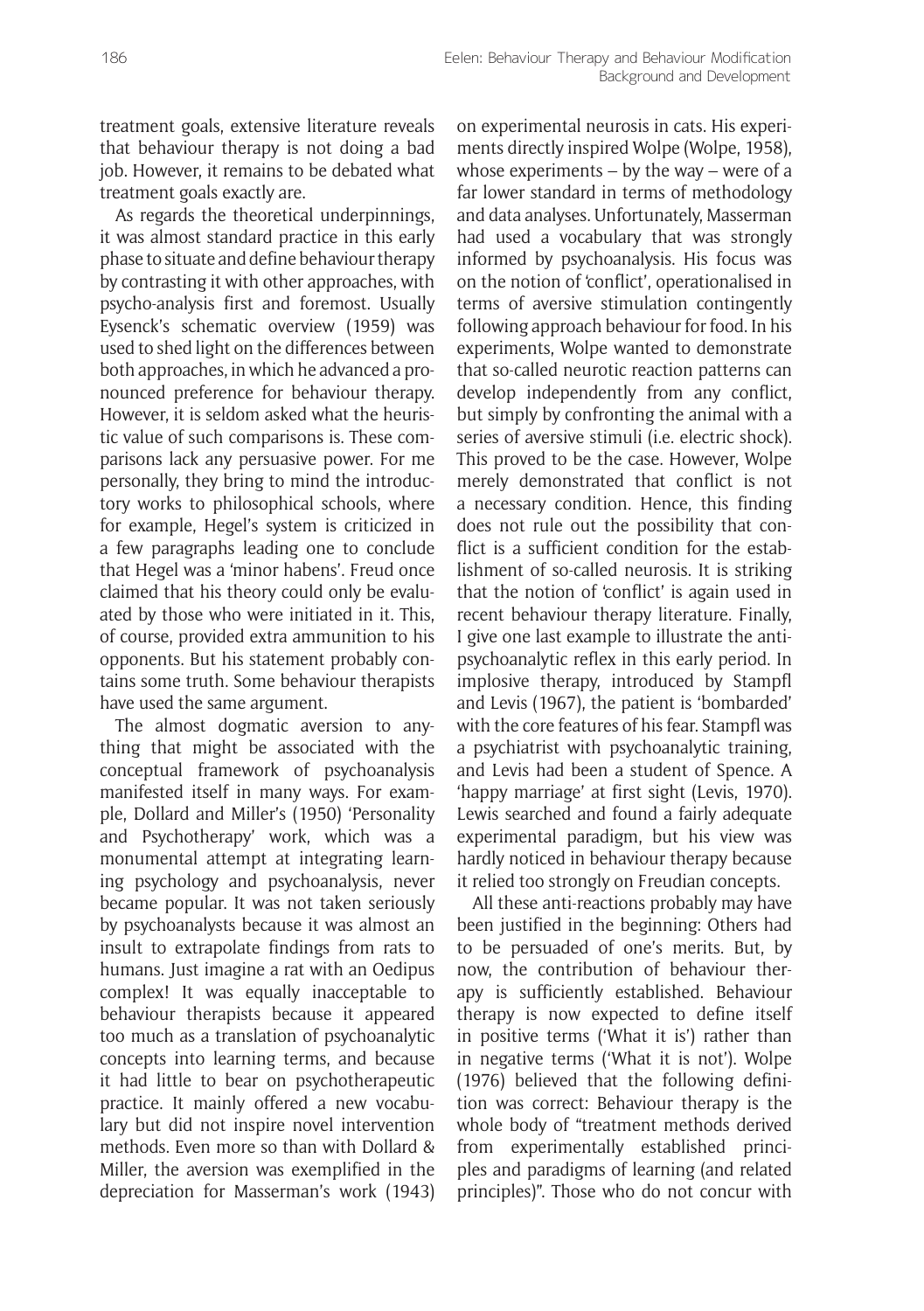this view, Wolpe called 'malcontent'. Kirsch (1977) considered this definition as too restrictive and too dogmatic. According to him, behaviour therapy can only be defined as that what is done by therapists who identify themselves as behaviour therapists. The question is whether Wolpe's description is actually too restrictive and dogmatic. In my view, his definition was critically commented upon because of what was believed that Wolpe deeply thought than because of what he actually wrote. As it is, his verbatim description closely followed the one of the "American Association for Behavior Therapy": "Behavior therapy involves primarily the application of principles derived from research in experimental and social psychology for the alleviation of human suffering and the enhancement of human functioning. Behavior therapy emphasizes a systematic evaluation of the effectiveness of these applications …" (Franks & Wilson, 1975, p. 2). Such definition can hardly be called restrictive or dogmatic. In fact, the reverse is true!

In 1969, Bandura already pleaded for the abandonment of the term 'behaviour therapy' because it was an "ill-defined partisan label" (Bandura, 1969). Probably, some day brand names for interventions will become useless, but it is highly unlikely that this will happen in the near future: At present there is a proliferation of conceptual systems, each with their own 'label', and, sometimes, also with their own dogma's. Hence, the need to delineate behavioural therapy as an approach which – in principle – aims to apply insights, findings and methods from experimental psychology. Evidently, one should keep in mind that such approach only offers partial insight into the complex phenomenon of one human being influencing another human being in some way (i.e. therapy).

# **A couple of general characteristics**

In his "History of Behaviour Modification", Kazdin (1978) identified four characteristics, which can be found more or less in most handbooks. I want to discuss these characteristics. The first characteristic will receive the

most attention because it contains the core of the development as well as the current practice of behaviour therapy.

#### **The assumption that abnormal or problem behaviour is learned**

This statement, when formulated in such a general way, is not unique for behaviour therapy. The psychogenic nature of many disorders is and remains one of Freud's fundamental contributions. What is characteristic for behaviour therapy then is that it puts normal behaviour at the same level as abnormal behaviour, and that it assumes that both are initiated or maintained via similar learning principles. When behaviour therapy started off, learning paradigms were used to define these learning principles. They offered an acceptable frame of reference to describe the antecedent and consequent factors that influence behaviour.

It has become common practice, almost a caricature of behaviour therapy, to underline that the wisdom and techniques of behaviour therapy stems from experiments with animals, in particular rats and pigeons. Noteworthy, it is not so much the extrapolation from humans to animals that elicits resistance and opposition. For example, ethological approaches to abnormal behaviour are accepted with much more generosity. Rather, the experimental nature and particular language of conditioning seem to be rejected. The simple word 'conditioning' is an aversive stimulus for many, in the same way as the term 'cognition' is for some behaviour therapists. To a large extent, confusion has been raised by not sufficiently making a distinction between the procedures for conditioning experiments, the effects of these procedures, and the theoretic assumptions proposed to explain these effects. For example, calling a phobic reaction a conditional or conditioned response assumes, at most, an analogy between both phenomena. Fundamentally, any explanation of both phenomena remains possible, but nevertheless this analogy has heuristic value. When it is established – as a fundamental law – that a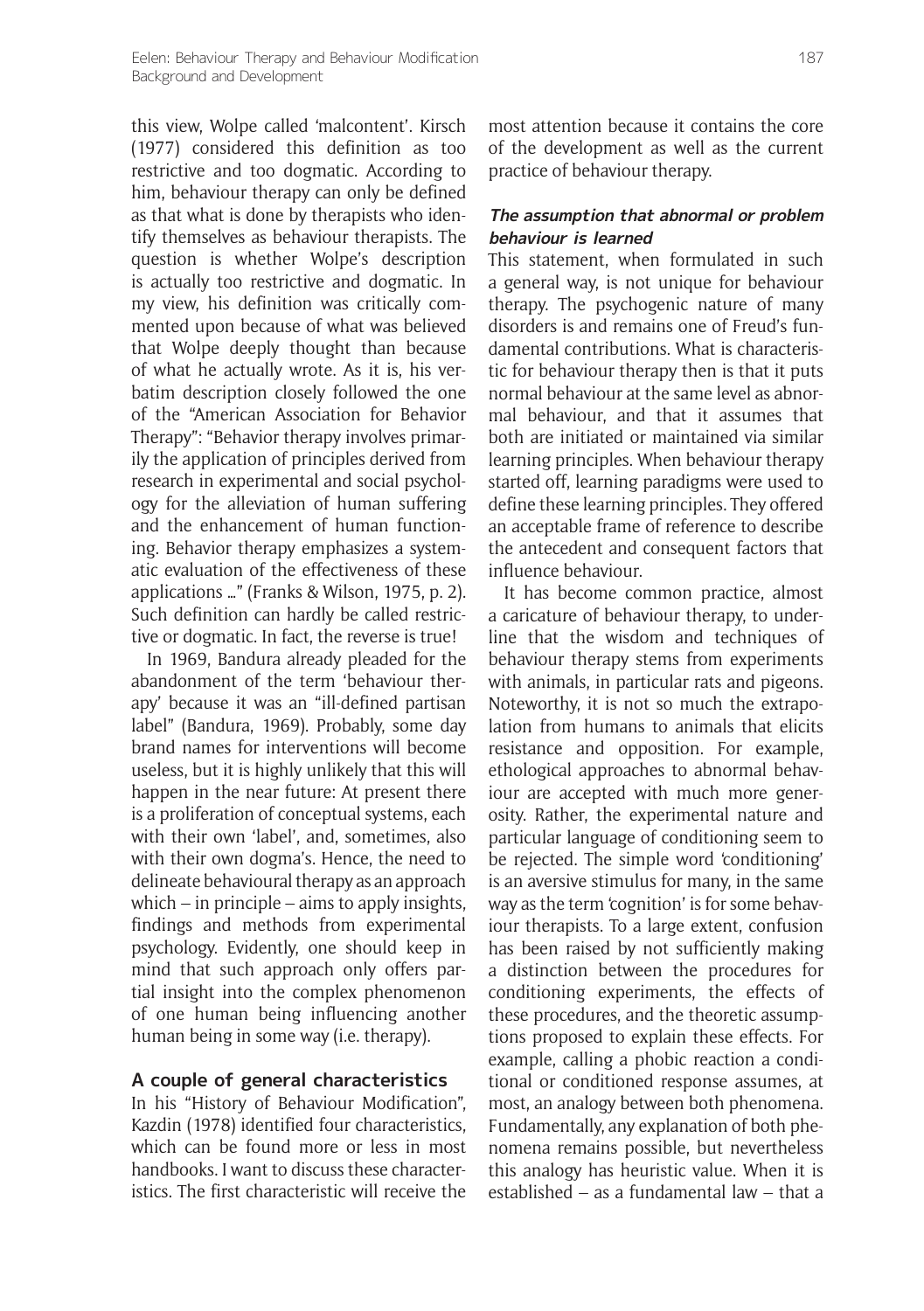conditioned response disappears as a result of presenting the conditional stimulus only, it suggests an action plan. In addition, it suggests a notion of extinction, which possibly explains this law. However, also extinction is the result of a procedure and not an explanatory mechanism. To put it frankly: The question of why Pavlov's dog salivates upon hearing a bell announcing the food remains open. Evidently, several explanatory models have been put forward, but most have become obsolete even though they occasionally re-emerge in the literature. For Wolpe, for instance, learning psychology ended with Hull, but not everyone in behaviour therapy agrees with this position.

Nonetheless, learning paradigms continue to play an important role in the theory and practice of behaviour therapy. Therefore, it remains valuable to reflect on their importance. We will focus on two issues: (1) Which question underlies the procedures of these paradigms? (2) To what extent are they relevant for clinical practice?

1) The value and limitations of conditioning models is determined by how we appreciate the fundamental questions underlying the used procedures. Take the example of *classical conditioning*: Essentially, it concerns the question of the conditions under which an organism learns an association between two events. It is a historic coincidence that Pavlov used a physiological index for this type of learning. Any other index would equally do, as long as it is demonstrated that the behaviour change can be attributed to the induced relation between the two stimuli. The historic coincidence, however, has had far-reaching consequences for the way classical conditioning has been represented. The physiological response has become isolated from the full event, the event of an organism learning a new relationship. Fortunately, this is changing. I will briefly illustrate this. Jenkins, a leading experimentalist in the field, published last year a study with the simplest design imaginable: A large room in which a lamp announces the delivery of food to a dog who freely moves around that room (Jenkins, et al. 1978). Careful observation of the dogs' global behaviour was used as the dependent variable. Seventy years after Pavlov's first findings, this experiment might at first sight prove that this field repeats itself in an almost ridiculous way. Upon scrutiny, however, this experiment shows that we still know very little about what is actually happening. Identifying the necessary and sufficient conditions to learn associations is the first step towards a theory. For a long time, the temporal contiguity of two stimuli was viewed as the only necessary – and frequently also sufficient – condition. Therefore, the idea was that one could rely on rather simple mechanisms to develop a theory. The overall picture that emerges from such explanatory models is that of a passive organism in which associations and connections automatically strengthen. However, by now it is obvious that temporal contiguity is neither necessary nor sufficient. One of the most recent theories on classical conditioning has been proposed by Rescorla and Wagner (1972). The intuition that lies at the heart of this theory can be translated into psychological terms as follows: As soon as something happens to the animal – and this 'something' is a biologically relevant event such as food or pain in most experiments – which has not yet been predicted by another stimulus or a context, it is as if the animal searches for a predictor of this unexpected event. This is a fundamental why-question. It could thus be said that classical conditioning is fundamentally concerned with the question of how an animal construes a predictable world or – to put this differently using the words of Tolman & Brunswik (1935) – the focus is on the development of the 'causal texture of the environment'. Operant learning can, mutatis mutandis, be considered as a procedure through which one studies how an organism learns a relationship between its behaviour and a particular outcome. The question here is how the organism construes a world and environment that can be perceived as controllable. The notions of 'predictability' and 'controllability' create a different frame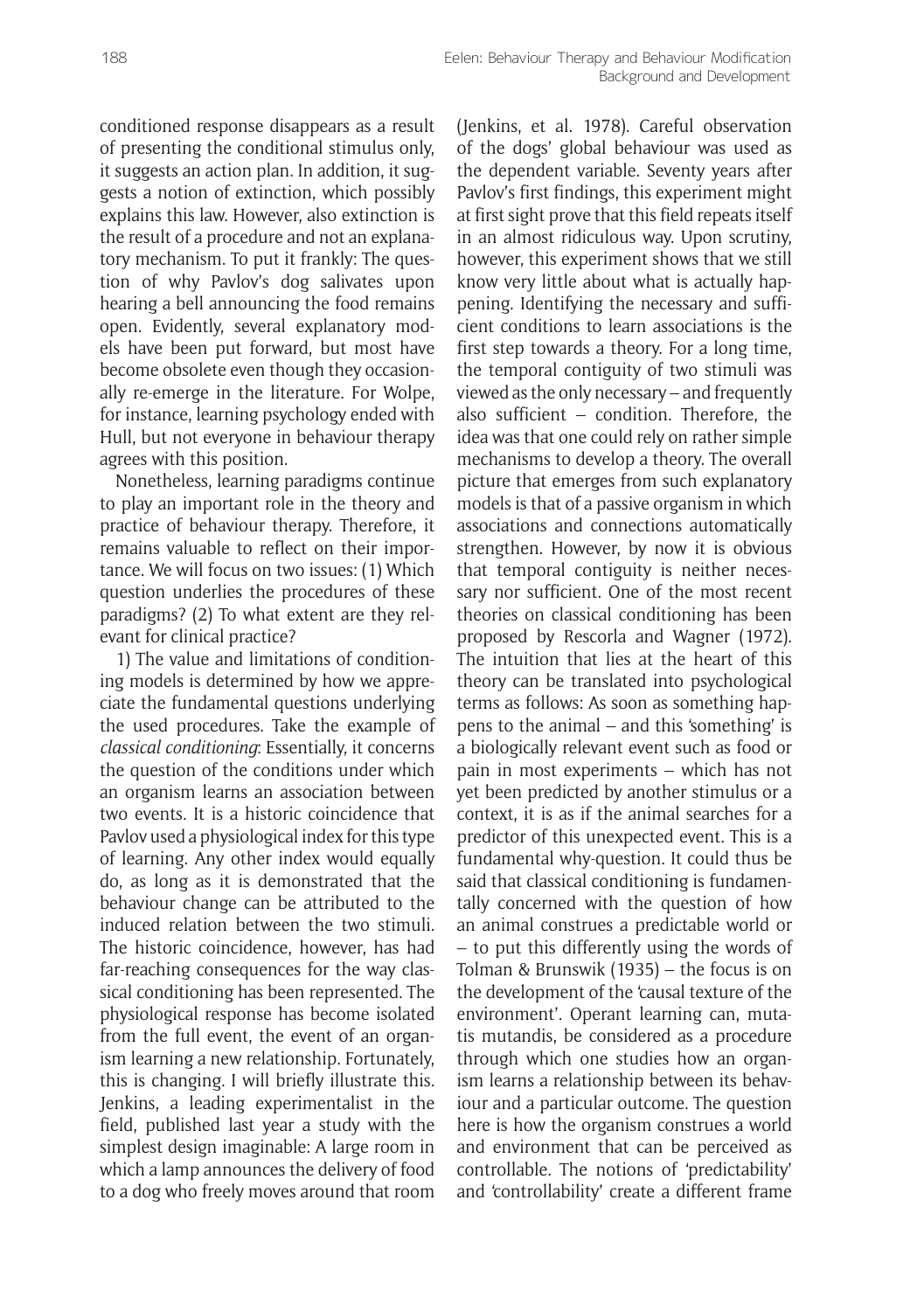of reference to describe both learning paradigms. They become increasingly more important, not because they sound nicer but because they create more room for a description and explanation of what is happening.

2) This brings us to the second question: what is the relevance of these learning principles as a model for behaviour modification? They have been used – and sometimes misused – to (a) explain the development of abnormal behaviour, (b) disentangle the factors that influence behaviour, and (c) develop particular therapeutic interventions.

(a) Although assessing the *aetiology* of the behaviour was less of a concern in the beginning of behaviour therapy, there was an emphasis on the usefulness of conditioning principles to explain the development of behaviour disorders. For classical conditioning, Watson & Raynor's famous experiment (1920) with little Albert served – and still serves – as the primary model. This experiment is probably well-known, so only its essential elements are described here. Each time little Albert – an 11-month old babytouched a white baby rat, a strongly aversive sound followed. In this way, Watson and Raynor wanted to demonstrate that phobic reactions can be rooted in conditioning experiences. After a while, it was noticed that the baby started to respond fearfully as soon as he saw the baby rat, and that this fear generalised to all sorts of similar objects. The scope of this experiment, however, has been greatly exaggerated. It certainly cannot be considered a prototypical explanation of the development of phobic behaviour. Also other aspects of this so-called experiment do not justify its assumed importance (Harris, 1979). In addition, it is routinely overlooked that replicating the experiment did not succeed (apart from the question to what extent one should even try to replicate such an experiment). A similar objection can be made regarding the use operant learning models to explain the development of abnormal or problem behaviour. We now refer to the famous study by Ayllon et al. (1965). A chronic, psychotic patient was made to hold

a broom, and to carry this broom everywhere with her, and this for a long period. This behaviour was learned by delivering cigarettes – the reinforcer – contingent upon the execution of this bizarre behaviour. Two psychiatrists who were unaware of this learning history were subsequently invited to provide a diagnosis and explanation while observing the patient through a one-way screen. Not surprisingly, their interpretation deeply contrasted with the actual reasons. One of the psychiatrists identified the broom as a phallic symbol. However, who is the fool here? The patient with the broom, the people who designed the experiment, or the psychiatrists who agreed to provide an interpretation? I would like to highlight the role of the psychiatrists by drawing the following analogy: Assume we have a video of someone peeling onions, his – or her – cheeks full of tears. If you could only see his or her face, and had no knowledge of the context, what would be your interpretation? One can only generate hypotheses based upon the frame of reference that one is familiar with. Evidently, it is a precarious exercise to make a diagnosis based upon fragmentary observations. But the researchers are also not innocent. Not so much because of ethical objections (a patient had to carry a broom for an entire year), but because of the following remark: "The etiology of so-called psychotic symptoms exhibited by hospitalised patients or those in need of hospitalisation does not have to be sought in the obscure dynamics of a psychiatric disturbance." In other words, because a so-called symptom can be created through operant principles, any other explanation would be superfluous. This is an obvious logical fallacy: Symptom A was caused by factor X under specific conditions; So factor X always causes A (Davison, 1969). A similar logical fallacy is at stake when the successful application of a technique based on learning principles is used to conclude that behaviour was originally learned through those same principles. In fact, not many advances have been made to explain the aetiology of problem behaviours using learning principles.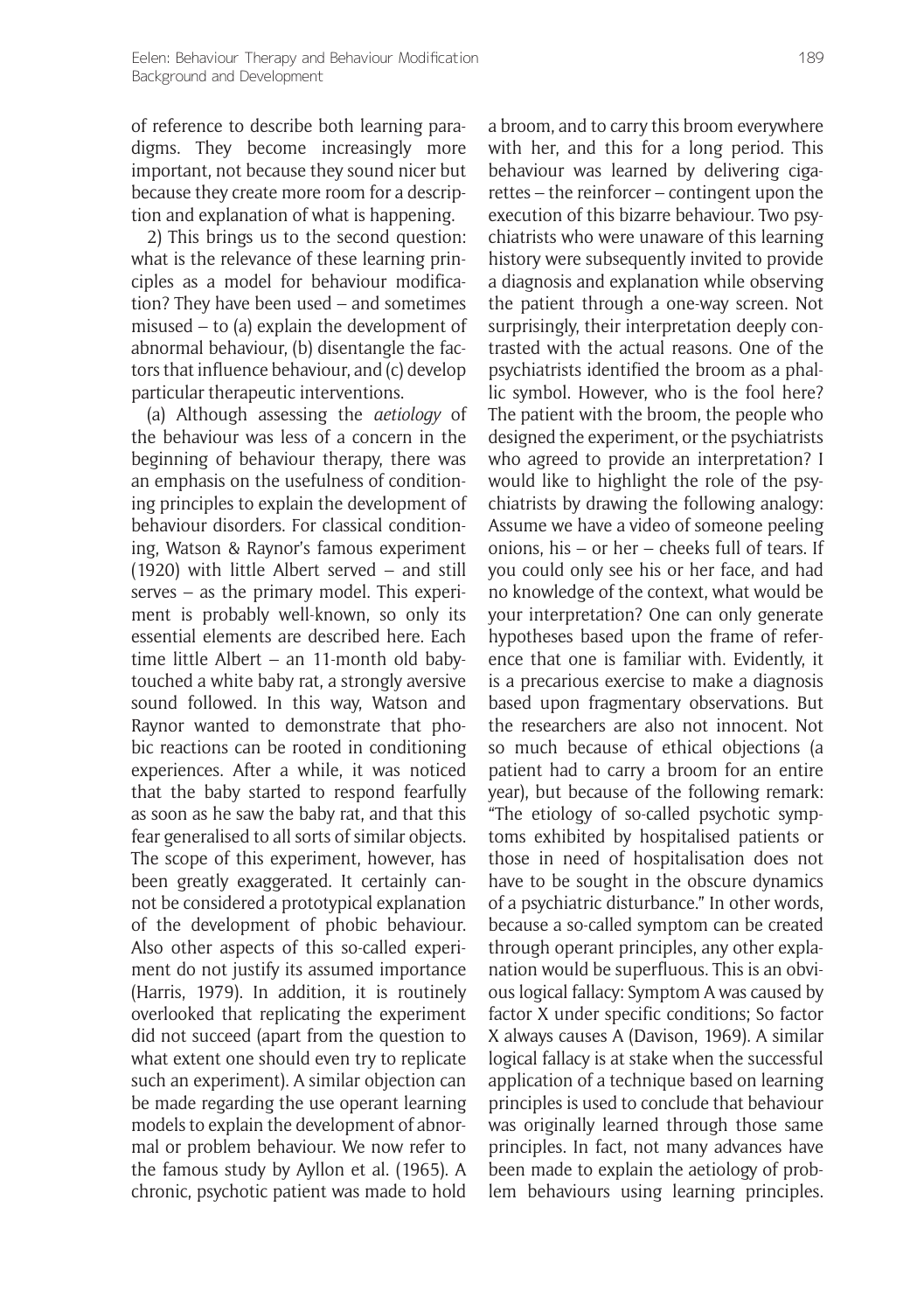In fact, the idea has started to emerge that many problems may develop outside the realm of learning principles. Here, I want to come back to the notions of unpredictability and uncontrollability. It is a fascinating hypothesis that the essential feature of all procedures involved in creating a so-called experimental neurosis – we refer to the studies by Pavlov, Maier, Masserman, Wolpe, Seligman, et al. – is that the animal either loses predictability or controllability of its environment (Mineka & Kihlstrom, 1977). This might mean that a fertile ground for the development of disorders lies in those situations where no adequate cause is found for a particular event, or when one has lost grip on its environment. Also this is essentially a learning process, but in these cases learning is about the fact that there is no unequivocal relation between events, or that there is no relation between what one's behaviour and what follows. In such situations, one might continue to search for a cause, or to attempt to obtain control. In that sense, a person with a phobia towards a particular situation, or a compulsive person involved in excessive controlling may both have found a solution for their intrinsic tension. Are we here far or not far removed from a psychoanalytic interpretation that a disorder essentially is about failing of 'normal' adjustment mechanisms?

(b) A second observation on the usefulness of learning paradigms and concepts concerns the identification and description of the factors that maintain problem behaviour. This is actually 'functional analysis', which is considered the back bone of any attempt at changing behaviour. Systematic observation and questioning are used to identify the antecedent or consequent factors that maintain the problem behaviour. Based on this functional analysis, in which one acts as an experimenter, a hypothesis is advanced from which an intervention technique is derived. In that respect, a functional analysis is not at all simple. There is no recipe book that prescribes treatments for disorders. The language from conditioning paradigms is often adopted in functional analysis, using words such as discriminative stimulus, conditioned emotional response, reinforce, etc. And 'coverants', a term introduced by Homme (1965) as a contraction of 'covert operants', is used to represent cognitions. This vocabulary may seem odd, and it may indeed be too simplistic when describing real life problems. Obviously, these terms are reductionist, but the key question is whether these schematic presentations have any heuristic value. The latter is not determined by the vocabulary, but by the adequacy of the functional relationships. This *functional approach* to behaviour probably differs thoroughly from a more 'understanding' approach. A child that does not want to go to school will by most be labelled with school phobia. Here, a behaviour therapist will take a different approach from someone who looks at this event through, for example, psychoanalytic glasses. The latter will probably offer interpretations along the lines of separation anxiety from the mother. A behaviour therapist is less likely to draw such inferences and will more likely focus his analysis and action plan on the specific problem. This might result in an analysis of the mother-child relation, but this is not necessarily so.

(c) A last observation concerns the application of learning principles in the elaboration of a technique or intervention method. In an influential article, London (1972) argued that it is illusory to present these techniques as if they go back to learning theory. Such a statement, however, identifies again a procedure with the explanation that has been offered for the effects of this procedure. After all, there simply is no unequivocal learning theory. It is obvious that in the design and application of these techniques, one has been too strict in relying on procedures that were used with animals. The use of identical procedures does not mean at all that identical psychological processes are targeted, and it is only through targeting specific processes that a procedure ultimately works. Let me illustrate this with an example. Electric shocks are frequently used in animal research. A neutral stimulus can be rendered aversive to the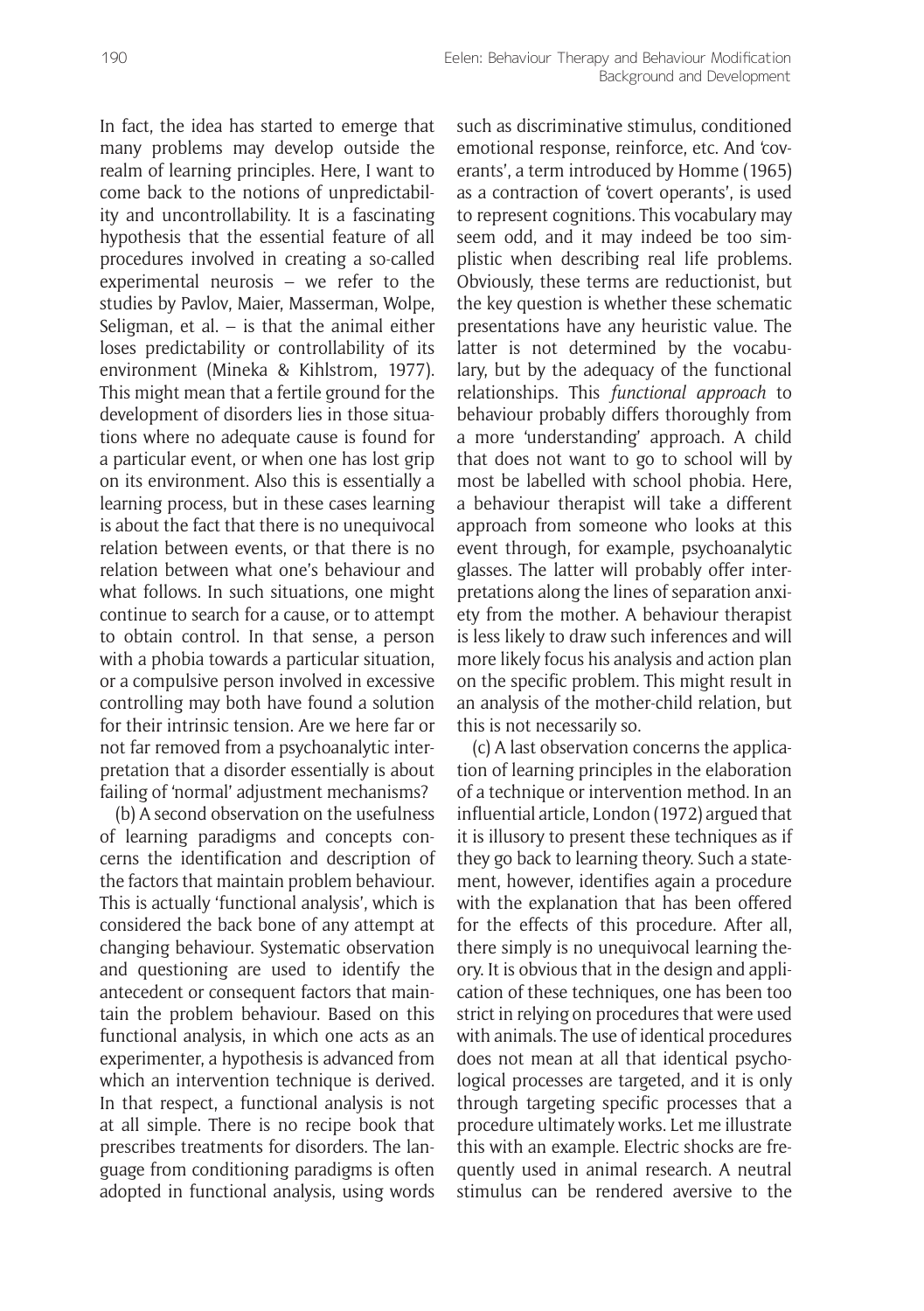animal through association with an electric shock. A similar procedure has been used in some behaviour therapy techniques, e.g. in alcoholism treatments, in the hope that the same result would arise. I immediately wish to add that the use of such techniques is rare, although in the public opinion such techniques are considered quintessential for behaviour therapy. It is, however, overlooked that an electric shock is a completely different event for an animal than for a person. The traumatic quality of a shock to an animal probably not only lies in the pain, but also in the complete incomprehensibility of what is happening. This is why a discrete and typically novel stimulus that coincides with the shock in time and space is experienced as one event by the animal. This is completely different for an adult human who knows that an electric shock is not intrinsically linked to the sight of e.g. an alcoholic beverage. The person only knows that the shock is conditionally connected to a particular stimulus under certain circumstances, e.g. in the clinic. In other words, this brings us to the fundamental question of attribution. As a consequence, the key issue in using such procedures is not to explain why they are not working, but instead why they are working under specific circumstances.

#### **Behaviour therapy is an application of findings from experimental psychology**

A second characteristic mentioned by Kazdin is that behaviour therapy and behaviour modification aim to be an application of findings from experimental psychology. This is more wishful thinking than actual reality. How could it be otherwise? Who dares to claim to have an overview of what experimental psychology has accomplished and which parts are relevant? It is barely possible to keep up with the literature in one's own domain. So, behaviour therapy will never be what it claims to be, but in doing so it remains in principle open to any new approach. As our discussion of the preceding characteristic has shown, behaviour therapy has all too often based its wisdom on a limited part of the conditioning

literature, and has sometimes failed to take into account new theoretical evolutions. Authors like Bandura have greatly contributed to broadening the framework into what is called 'social learning theory'. The conceptual framework has largely expanded, while not always providing clarifications to the same extent (Bandura, 1977a). In that context, it is remarkable that behaviour therapy, just like experimental psychology in general, is increasingly relying on a vocabulary from cognitive psychology. A huge shift has taken place in learning psychology: from the study of behaviour change to the analysis of memory and cognitive processes. Today the focus primarily lies on the study of the processes through which information is perceived, processed and recalled. Whether this cognitive psychology will make a contribution to behaviour change will largely depend on how well it succeeds in translating these intermediating processes into behavioural terms. The question of whether therapy or intervention should modify cognitions or behaviours, is probably a false one, resulting from creating a dichotomy between both terms. After all, it is only possible to talk about cognitions in terms of a process, of what the organism is doing. In his recent selfefficacy theory, Bandura (1977b) claims that every behaviour change is in fact dependent on a change in cognition. In his view, the central cognition can be summarised with one term, the efficacy expectancy, or the expectation one is able to effectively execute a particular behaviour. Yet, according to Bandura the most efficient procedures to impact this intermediary cognition are heavily relying on the actual execution of that behaviour. Empirical verification of such a claim ultimately comes down to correlating two types of behaving: at the verbal and at the performance level. This again brings us close to the theme of last year's seminar: the relationship between attitude and behaviour.

#### **Direct focus on the behaviour**

A third characteristic, according to Kazdin, is the direct focus on the behaviour one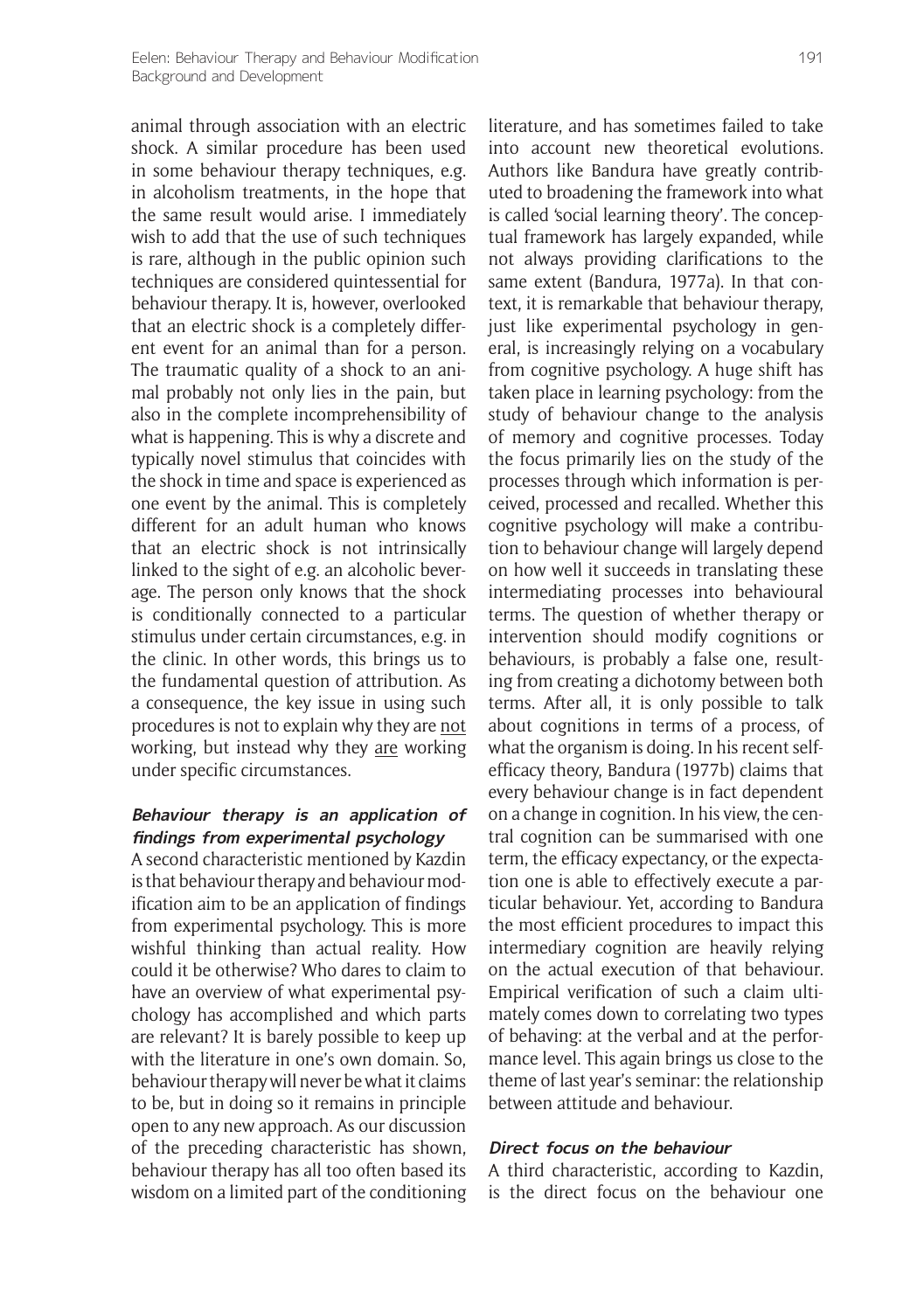wants to change. This characteristic, too, has prompted a large number of comments. Behaviour therapy and behaviour modification would supposedly remain superficial, and not penetrate the real causal and intrapsychic determinants of the behaviour. In such comments, we can distinguish several components. First, what is frequently meant by 'superficial' is that behaviour therapy is ahistorical. In other words, the focus is solely on the 'here and now'. This is both correct and incorrect. The aim is indeed to assess what the *actual* determinants of the behaviour are, but an extensive anamnesis often shows that the past continues to be actualised in one or another way. For emotional problems, it is often the case that the initial or main problem is only that what the patient is able to verbalize at a particular moment.

Undoubtedly, the comment also touches upon the fundamental issue of symptom substitution: Only changing external behaviour without reaching the deeper cause would result in the development of other symptoms. A lot has been written about this issue and it is impossible to summarize this debate in a few words. Let us repeat just this: symptom substitution is a hypothesis that first and foremost stems from a particular theoretical conceptualization of problem behaviour. To validate this hypothesis, one needs to clarify what a symptom is, and also when and in what form a substitution will take place. Failing to do so, novel problem behaviour can equally well be captured with other explanations. Bandura (1969) correctly observed that the problem of symptom substitution would never have been articulated in its current misleading form, if it was generally acknowledged that 'behaviour' is never eliminated in a vacuum (except through neurophysiological interventions), but always through (intentional or unintentional) manipulations of the factors that control this behaviour. It is of course possible to have different opinions on what those controlling factors are, but these differences in opinion can also occur amongst behaviour therapists. If a functional analysis hypothesises that a particular behaviour is a typical form of avoidance behaviour, the intervention will focus on the hypothetical cause of avoidance. In that case, it is not the behaviour itself that is targeted but rather the hypothetically assumed fear that sustains it.

# **Methodology**

A final characteristic is the experimental methodology of behaviour therapy and behaviour modification. This was already highlighted throughout our discussion of the previous characteristics. As Brinkman (1978) writes, behaviour therapy and behaviour modification includes an empirical cycle. Starting with an as precise as possible behavioural observation, a hypothesis relating to the factors that influence this behaviour is formulated, and based on this analysis an intervention selected. Eventually a systematic evaluation of the intervention follows. The application of operant learning principles has contributed to an extensive  $N = 1$  research methodology. In addition, a wealth of experimental literature using analogous samples exists. Studies to assess the value of certain intervention techniques using subjects with e.g. a fear of snakes or spiders, or with a fear of public speaking, are well-known. It is remarkable, however, that several authors are opposed to this. Wolpe, for instance, rejects most of the criticisms on systematic desensitisation as irrelevant because they primarily relies on findings from studies with analogous populations (Kazdin & Wilcoxon, 1976). Some of this opposition probably stems from the fact that a majority of these studies demonstrate that several aspects of his technique are not necessary, and that the theoretical explanation offered for them is incorrect. Marks (1978), too, believes that research on clinical interventions is only valid when it is performed on clinical samples. It is impossible, however, to further this debate as long as it is not clearly specified what is typical about a socalled clinical population. If it is claimed that a critical and qualitative difference between so-called normal and abnormal behaviour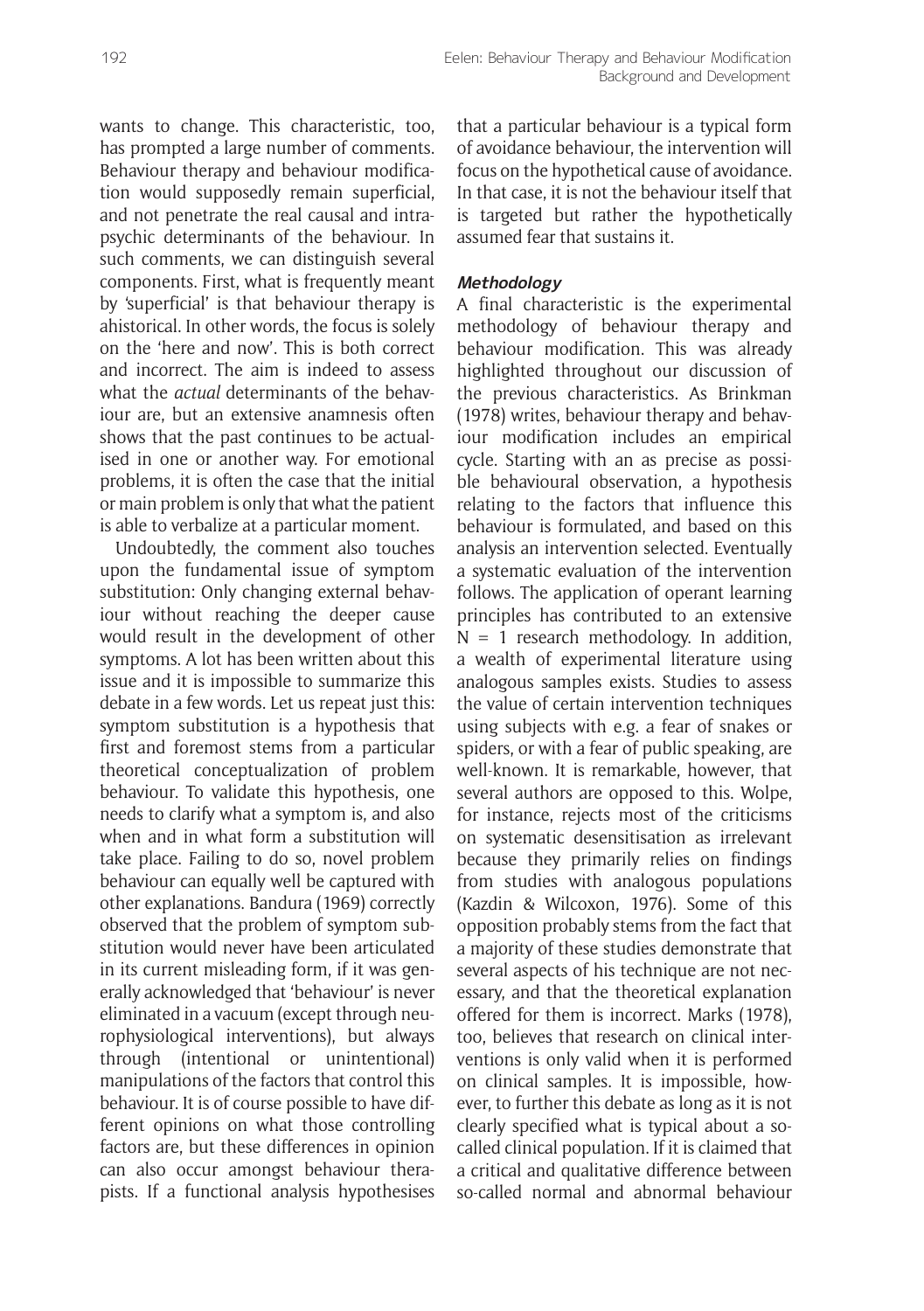exists, one of the fundamental assumptions of behaviour therapy is implicitly rejected. By the way, is the leap from so-called analogous to clinical populations larger than that from a neurotic cat to a neurotic human?

## **Final observations**

I am well aware that I have only sketched a brief picture of what is understood by behaviour therapy or behaviour modification. On some occasions, I may have played the devil's advocate a bit too much. Somehow, I considered this my task in introducing this seminar.

Allow me, then, to conclude with a personal plea for the contributions of behaviour therapy. I do not have abundant clinical experience. But behaviour therapy, for me, will continue to bring to mind the patient I was allowed to treat during my training with Wolpe in Philadelphia. She was a 70-year-old woman who had suffered from agoraphobia for more than 30 years and who had been declared a hopeless case by several psychiatrists. After a couple of months of behaviour therapy intervention, she undertook several flights to New York at her own initiative, and she is currently on a cruise trip to the Caribbean islands. Let me put the psychoanalysts among you at ease: She sends me platonic love letters every now and then!

Such experiences of course do not offer proof of the value of behaviour therapy. Any person can probably come forward with remarkable successes. And when one gives this success deeper consideration, one inevitably asks oneself: what happened here? Anyone who is confronted with people in need in their daily practice, or anyone who wants to clarify certain data through empirical research knows all too well that we know far too little about what is the object of our study: human behaviour.

Allow me to close with a prayer in view of this ignorance. This is probably a unicum: concluding a presentation about behaviour modification with a prayer! I discovered it thanks to the dean of this Faculty, who hung it next to his door. I recommend

this as a 'cognition' that should be present in all those who are engaged in behaviour modification:

God, give me the serenity to accept what I cannot change.

Give me the courage to change what I can change.

And most of all give me the wisdom to know the difference.

## **Competing Interests**

The author has no competing interests to declare.

#### **References**

- **Ayllon, T., Haughton, E.,** & **Hughes, H. B.** (1965). Interpretation of symptoms: Fact or fiction. *Behaviour Research and Therapy*, *3*, 1–7. DOI: [https://doi.](https://doi.org/10.1016/0005-7967(65)90037-9) [org/10.1016/0005-7967\(65\)90037-9](https://doi.org/10.1016/0005-7967(65)90037-9)
- **Bandura, A.** (1969). *Principle of Behaviour Modification*. New York: Holt, Rinchart & Winston.
- **Bandura, A.** (1977a). *Social learning theory*. Englewood Cliffs, New Jersey: Prentice Hall. DOI: [https://doi.org/10.1037/0033-](https://doi.org/10.1037/0033-295X.84.2.191) [295X.84.2.191](https://doi.org/10.1037/0033-295X.84.2.191)
- **Bandura, A.** (1977b). Self-efficacy: Toward a unifying theory of behavioural change. *Psychological Review*, *84*, 191–215.
- **Bergin, A. E.** (1971). The evaluation of therapeutic outcomes. In: Bergin, A. E., & Garfield, S. L. (eds.), *Handbook of Psychotherapy and Behavioral Change. An empirical analysis*. New York: Wiley.
- **Brinkman, W.** (1978). Het gedragstherapeutisch process. In: *Handboek voor gedragstherpie*. Van Loghum Slaterus.
- **Dollard, J.,** & **Miller, N. E.** (1950). *Personality and Psychotherpy: An analysis in terms of learning, thinking, and culture*. New York: McGraw-Hill.
- **Eysenck, H. J.** (1952). The effects of psychotherapy: An evaluation. *Journal of Consulting Psychology*, *16*, 319–324. DOI: <https://doi.org/10.1037/h0063633>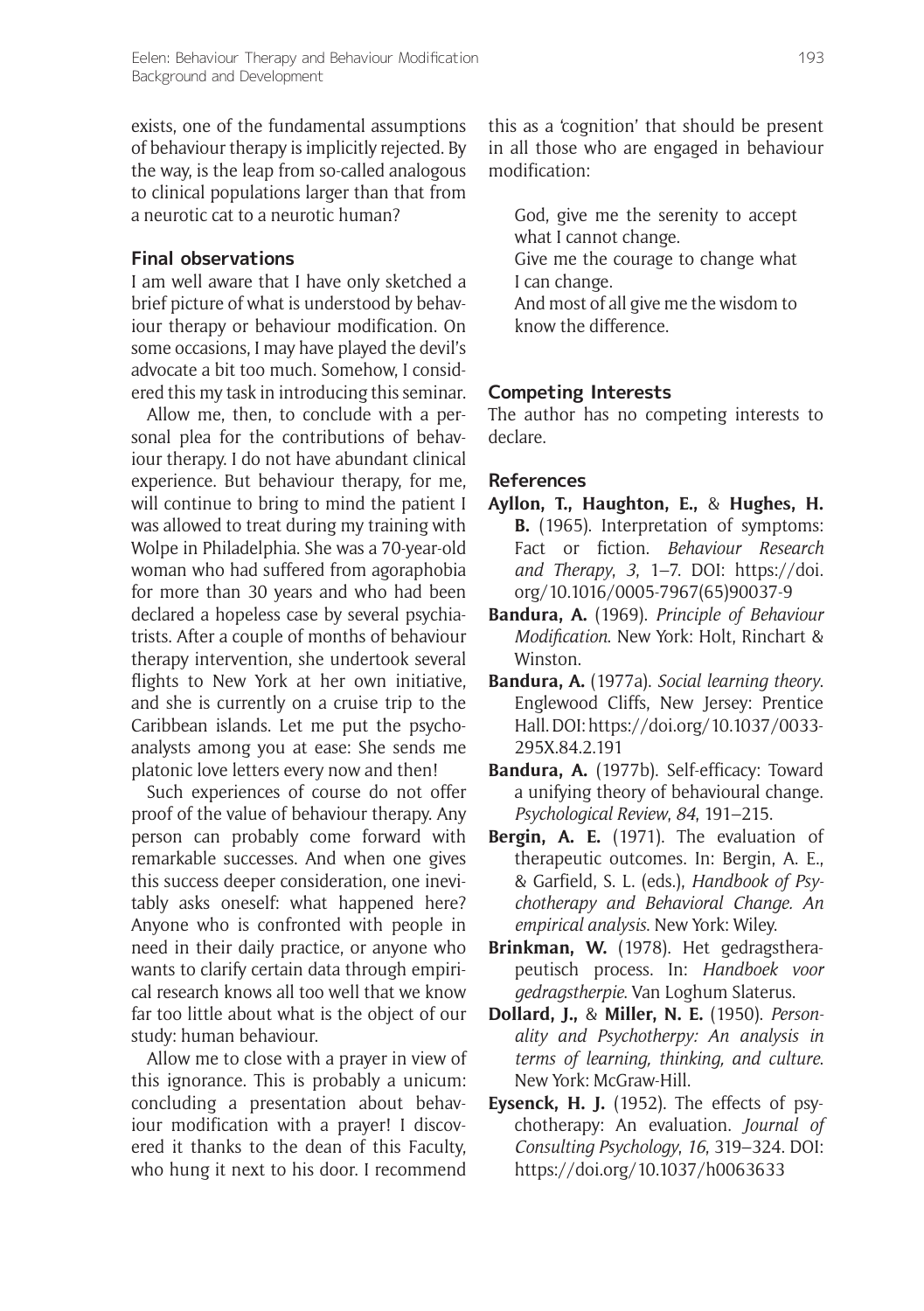- **Eysenck, H. J.** (1966). *The effects of Psychotherapy*. New York: International Science Press.
- **Eysenck, H. J.** (1978). An exercised in Megasilliness. *American Psychologist*, *33*, 517. DOI: [https://doi.org/10.1037/0003-](https://doi.org/10.1037/0003-066X.33.5.517.a) [066X.33.5.517.a](https://doi.org/10.1037/0003-066X.33.5.517.a)
- **Harris, B.** (1979). Whatever happened to little Albert? *American Psychologist*, *34*, 151–160. DOI: [https://doi.](https://doi.org/10.1037/0003-066X.34.2.151) [org/10.1037/0003-066X.34.2.151](https://doi.org/10.1037/0003-066X.34.2.151)
- **Homme, L. E.** (1965). Perspective in psychology: XXIV. Control of coverants, the operants of the mind. *Psychological Record*, *15*, 501–511. DOI: [https://doi.org/10.1007/](https://doi.org/10.1007/BF03393622) [BF03393622](https://doi.org/10.1007/BF03393622)
- **Jenkins, H. M., Barrera, F. J., Ireland, C.,** & **Woodside, B.** (1978). Signal-centered action patterns of dogs in appetitive classical conditioning. *Learning & Motivation*, *9*, 272–296. DOI: [https://doi.](https://doi.org/10.1016/0023-9690(78)90010-3) [org/10.1016/0023-9690\(78\)90010-3](https://doi.org/10.1016/0023-9690(78)90010-3)
- **Kazdin, A. E.** (1978). *History of Behavior Modification. Experimental Foundations of contemporary Research*. University Press, Baltimore.
- **Kazdin, A. E.,** & **Wilcoxon, L. A.** (1976). Systematic desensitization and nonspecific treatment effects: A methodological evaluation. *Psychological Bulletin*, *83*, 729– 758. DOI: [https://doi.org/10.1037/0033-](https://doi.org/10.1037/0033-2909.83.5.729) [2909.83.5.729](https://doi.org/10.1037/0033-2909.83.5.729)
- **Kazdin, A. E.,** & **Wilson, G. T.** (1978). *Evaluation of Behavior Therapy: Issues, evidence, and research strategies*. Cambridge, Massachusetts: Ballinger.
- **Kirsch, I.** (1977). The definitions of artificial construct: Al malcontent replies. *Journal of Behavioral Therapy and Experimental Psychiatry*, *8*, 342–343. DOI: [https://doi.](https://doi.org/10.1016/0005-7916(77)90086-6) [org/10.1016/0005-7916\(77\)90086-6](https://doi.org/10.1016/0005-7916(77)90086-6)
- **Krasner, L.** (1976). On the death of behaviour modification: Some comments from a mourner. *American Psychologist*, *31*, 387–388. DOI: [https://doi.](https://doi.org/10.1037/0003-066X.31.5.387) [org/10.1037/0003-066X.31.5.387](https://doi.org/10.1037/0003-066X.31.5.387)
- **Levis, D. J.** (1970). Integration of behavior therapy and dynamic psychiatric techniques: A marriage with a high probability

of ending in divorce. *Behavior Therapy*, *1*, 531–537. DOI: [https://doi.org/10.1016/](https://doi.org/10.1016/S0005-7894(70)80078-8) [S0005-7894\(70\)80078-8](https://doi.org/10.1016/S0005-7894(70)80078-8)

- **London, P.** (1972). The end of ideology in behavior modification. *American Psychologist*, *27*, 913–920. DOI: [https://doi.](https://doi.org/10.1037/h0033571) [org/10.1037/h0033571](https://doi.org/10.1037/h0033571)
- **Marks, I.** (1978). Behavioral Psychotherapy of adult neurosis. In: Garfield, S. L., & Bergin, A. E. (eds.), *Handbook of Psychotherapy and behavior change: An empirical analysis*. Second Edition. New York: Wiley & Sons.
- **Masserman, J. H.** (1943). *Behavior and Neurosis: An experimental psycho-analytic approach to psychobiologic principles*. Chicago: University of Chicago Press.
- **Rescorla, R. A.,** & **Wagner, A. R.** (1972). A theory of Pavlovian conditioning: Variations in the effectiveness of reinforcement and nonreinforcement. In: Black, A. H., & Prokasy, W. F. (eds.), *Classical conditioning*, *II*. New York: Appleton-Century-Crofts.
- **Stampfl, D. G.,** & **Levis, D. J.** (1967). Essentials of implosive therapy: A learningtheory based psychodynamic behavioral therapy. *Journal of Abnormal Psychology*, *72*, 496–503. DOI: [https://](https://doi.org/10.1037/h0025238) [doi.org/10.1037/h0025238](https://doi.org/10.1037/h0025238)
- **Watson, J. B.,** & **Rayner, R.** (1920). Conditioned emotional reactions. *Journal of Experimental Psychology*, *3*, 1–14. DOI: <https://doi.org/10.1037/h0069608>
- **Wolpe, J.** (1958). *Psychotherapy by reciprocal inhibition*. Stanford, CA: Stanford University press.
- **Wolpe, J.** (1976). Behavior therapy and its malcontents. I. Denials of its bases and psychodynamic fusionism. *Journal of Behavior Therapy and Experimental Psychiatry*, *7*, 1–5. DOI: [https://doi.](https://doi.org/10.1016/0005-7916(76)90032-X) [org/10.1016/0005-7916\(76\)90032-X](https://doi.org/10.1016/0005-7916(76)90032-X)
- **Wolpe, J.** (1978). Cognition and causation in human behaviour and its therapy. *American Psychologist*, *33*, 437–466. DOI: [https://doi.org/10.1037/0003-](https://doi.org/10.1037/0003-066X.33.5.437) [066X.33.5.437](https://doi.org/10.1037/0003-066X.33.5.437)